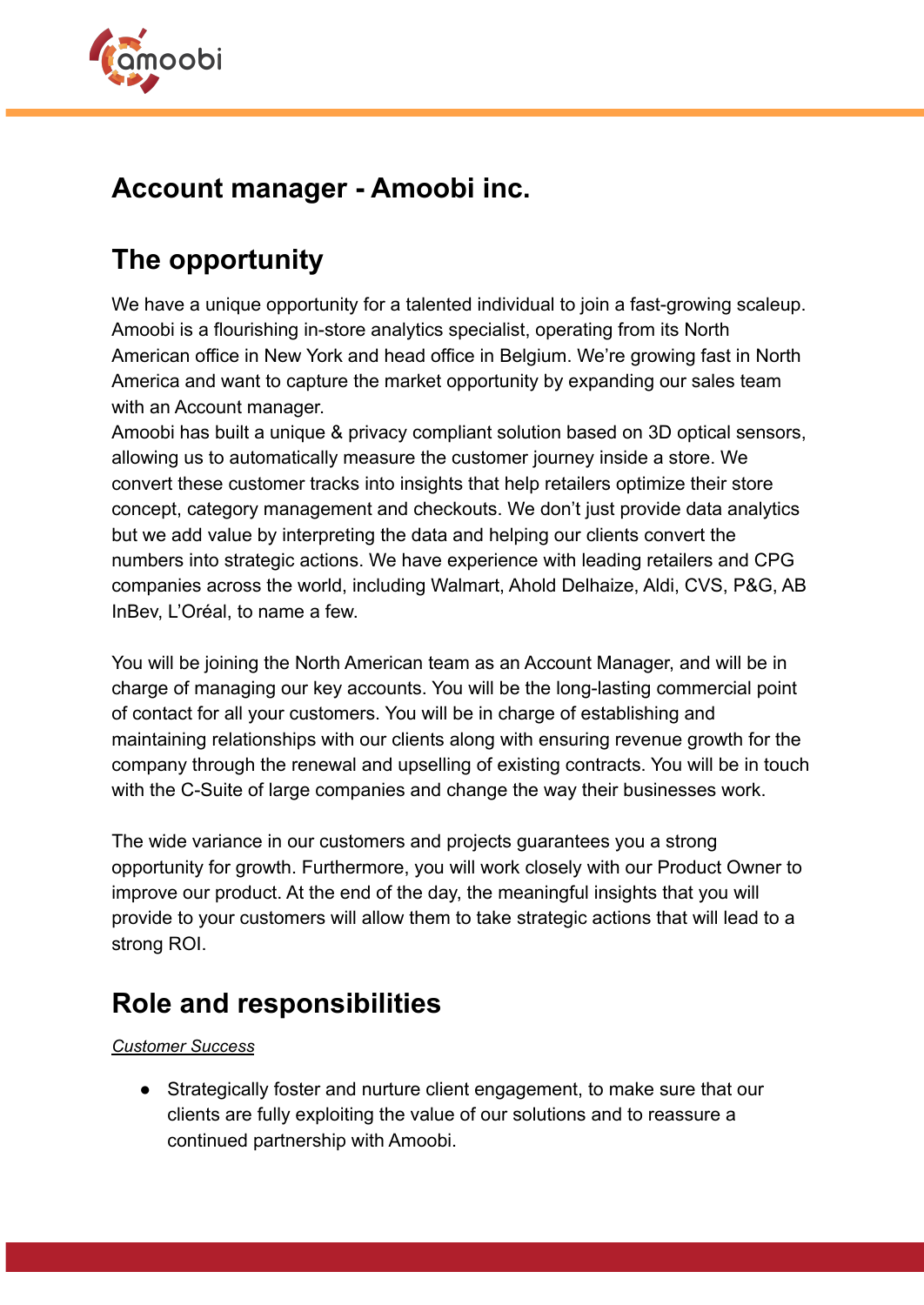

- Train & support clients, so they move to a model where they use our product without relying on our consulting services (or reduce the consulting to a minimum)
- Lead project management with clients for new installations (point of contact with client's project team to make sure the sensors are installed and ready to start collecting data).
- Lead the consulting work we provide to clients and partner with the Amoobi sales manager to ensure a powerful & relevant analysis.
- Present insights and recommendations to client stakeholders, together with sales manager
- Prepare quarterly and yearly account plans for each key account
- Maintain close working relationship with product manager to share feedback, concerns and requests from clients, helping Amoobi to reach the full product/market fit.

#### *Client Development*

- Develop a client network and cultivate relationships at all levels that enhance Amoobi's position, leading to incremental business.
- Map the client's organizational structure and identify the internal champions and sponsors, but also the gatekeepers and potential detractors.
- Identify the biggest growth opportunities and create a plan to convert them (together with the sales manager), and quarterly targets accordingly. Negotiating and closing deals remain the responsibility of the sales manager.

# **Desired Skills and Experience**

The ideal candidate will have the following experience

- Retail/CPG experience (merchandising, category management, analytics, consumer insights are a plus)
- Strong analytical skill set with the ability to understand the problems and to present key findings & actionable recommendations.
- Ability to quickly understand, challenge and work with data & metrics.
- Ability to take the lead in a project and being comfortable managing relationships with senior stakeholders.
- Bachelor's Degree (mandatory) Master's degree is a plus
- 3-5 years relevant experience